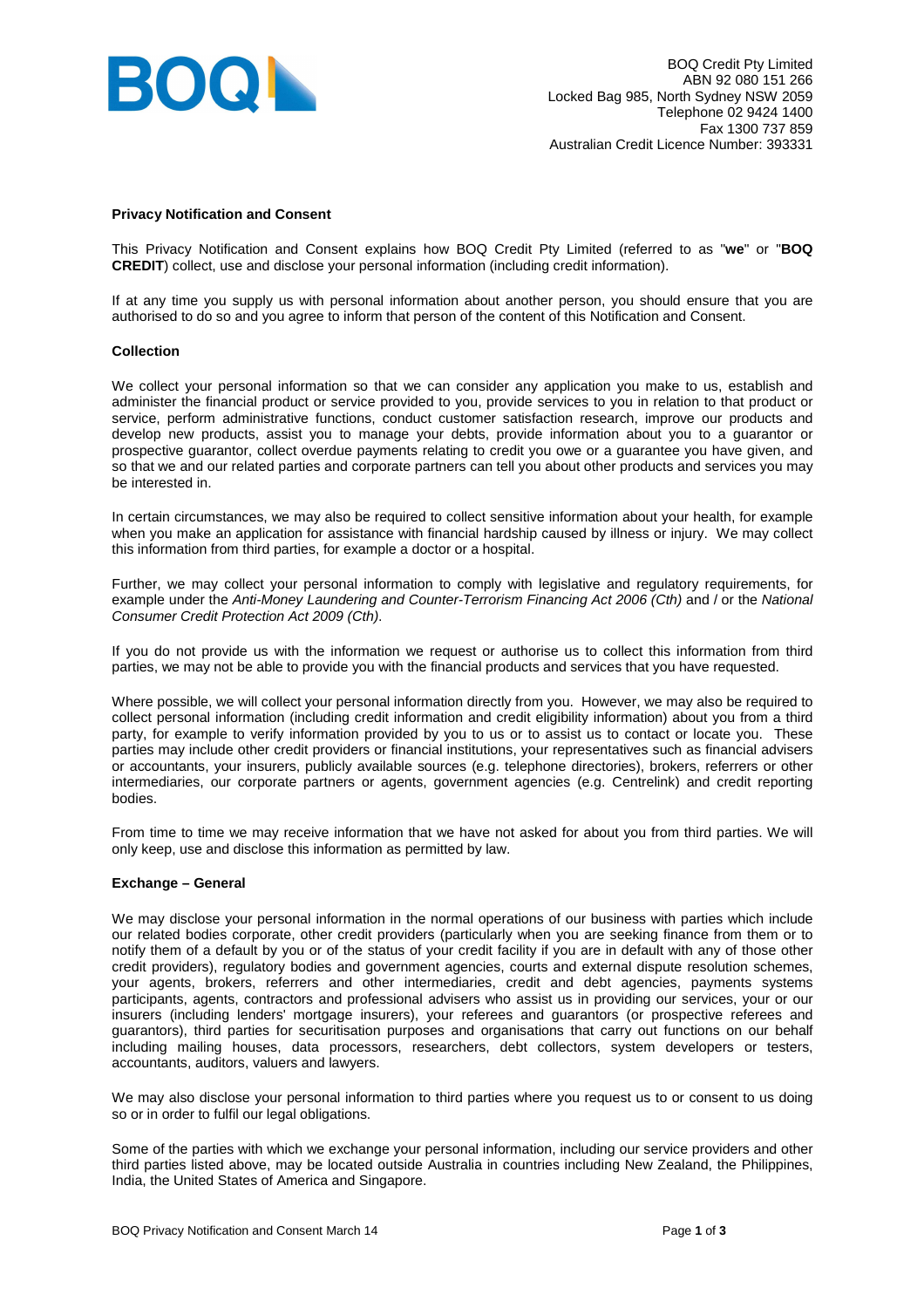

# **Exchange – Credit Reporting Bodies ("CRBs")**

We may exchange your personal information (including credit information, such as details about the credit that we provide to you, your repayment history and any repayment defaults) with a CRB to obtain a credit report about you or to allow the credit reporting body to create or maintain credit history information about you, or for both purposes.

For more information about credit reporting, including the name and contact details of the CRBs to which BOQ CREDIT discloses your information, the types of information BOQ CREDIT discloses and your rights in relation to that information, please see BOQ CREDIT's Privacy Policy, available via BOQ CREDIT's website http://www.boq.com.au/privacy.htm or you can request a hard copy by calling 1300 55 72 72.

## **Credit reports**

By agreeing to this Privacy Notification and Consent, you consent to us obtaining a credit report about you from a CRB. This credit report may include:

- credit information (a "**consumer credit report**"); or
- information concerning your commercial credit activities or commercial creditworthiness (a "**commercial credit repor**t").

If you have a credit facility with us (or are an applicant for a credit facility), we may obtain a consumer credit report or commercial credit report about you either before, during, or after the provision of credit to you and you agree that we may use that credit report to assess your application for credit, to collect overdue payments you owe or for our internal management purposes related to credit provided to you.

If you are a guarantor in relation to a credit facility with us, you agree that we may use that credit report to assess whether to accept you as a guarantor.

## **Exchange – Guarantors**

If you have a credit facility with us (or are an applicant for a credit facility), we may give information about you to a person who has offered to act as, or is, a guarantor in relation to a credit facility with us, or who has offered to provide, or has provided, security for credit applied for by you.

This may happen before, during or after the provision of credit to you and may include any information about your creditworthiness (including any information contained in a credit report obtained by us).

By agreeing to this Privacy Notification and Consent, you consent to us disclosing your personal information to a person who has offered to act as, or is, a guarantor in relation to a credit facility with us, or who has offered to provide, or has provided, security for credit applied for by you, including for the purpose of that person considering whether to act as a guarantor or provide security.

## **Exchange – Other Credit Providers**

We may exchange information about you with another credit provider. This information may include any information about your creditworthiness (including any information contained in a credit report obtained by us).

By agreeing to this Privacy Notification and Consent, you consent to us disclosing your personal information to another credit provider for the purpose of:

- assessing an application you have made for credit or assessing your creditworthiness;
- notifying those other credit providers of the status of your credit facility if you are in default with any of those other credit providers; or
- attempting to assist you to avoid defaulting on your credit obligations.